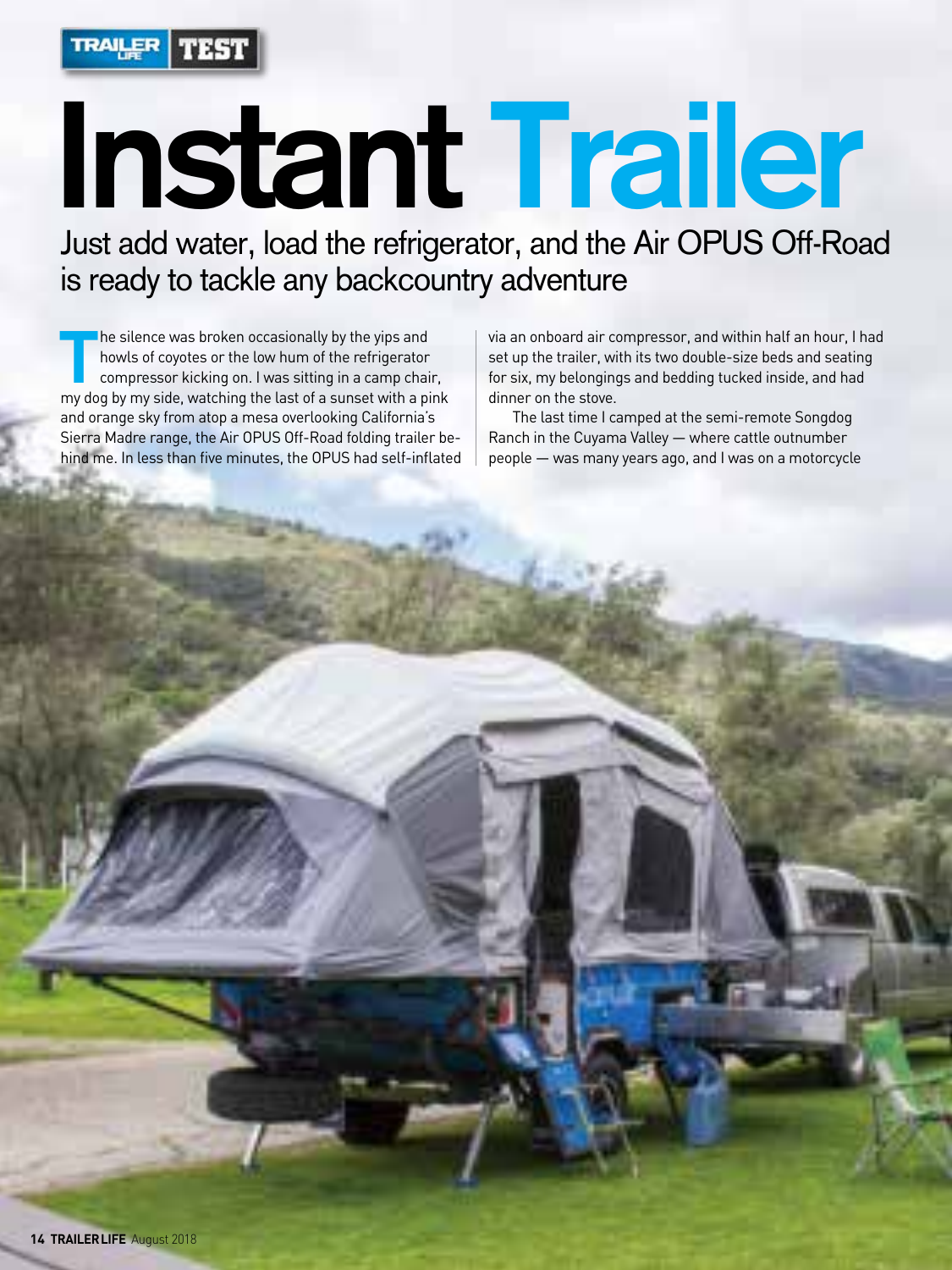with a tent and sleeping bag strapped to the back, and dinner made on a backpacker camp stove. This time was different. Traveling with the OPUS, I felt like I was cooking in a gourmet kitchen, with pasta boiling on one burner, marinara on another and a teakettle set on a third on the outdoor kitchen's huge four-burner range.

The OPUS Off-Road is built tough, clearly with the adventurous camper in mind. It doesn't just look rugged, it is rugged, featuring a galvanizedsteel chassis supporting an aluminum frame, independent trailing-arm suspension with twin shock absorbers, 12.4 inches of ground clearance, a 700-pound-rated side-pivoting cargo rack for kayaks, bicycles and other



toys, Mad-Max-style all-terrain tires, and a rock guard with a netting barrier in front of metal racks holding jerricans bookending a 5-gallon LP-gas cylinder.

Completing the Off-Road package is a Lock 'N' Roll articulating trailer coupler with three-way, 360-degree rotation for up-and-down and side-to-side movement. The hitch worked so well that we almost forgot the trailer was being towed, and there was no stopand-pull jerking when going over speed bumps. Getting to the top of the mesa required going over a large dip in the sand and climbing a dirt hill, all of which was a breeze towing the OPUS. The OPUS has a spare tire attached on the back and a hand brake on the A-frame to lock the wheels. This type of brake is not common on conventional trailers, so remembering to release it before taking off took some acclimation.

Packed down and ready for travel, the OPUS is less than 5 feet high and has a gross vehicle weight rating under 4,000 pounds, so it can be towed by many light trucks and SUVs. Open up the dual-fold lid, though, and like a Transformers action figure, it morphs into something completely different: a Conestoga-wagon-style trailer with a 7½-foot interior height, "bedrooms" with 50-by-68-inch mattresses at each end, a U-shaped dinette that can seat six or sleep two, a 30-amp/120-volt AC electric hookup, and two stainless-steel onboard 20-gallon freshwater tanks with on-demand 12-volt electric pumps for the outdoor shower and kitchen sink.

Then there's the outdoor kitchen with its precinct limited only by the next campsite. Besides unlimited space, the kitchen keeps cooking smells and splatters outside so you can go wild with the bacon and garlic. The drawer-style setup, with a stainless range, prep area/drain rack and sink, pulls out 4½ feet from the side of the trailer. An adjustable LED light is to the left of the range and a 14-by-19-inch counter extension with support legs is to the right. The four-burner range with metal grates is big enough to make chef Gordon Ramsay smile.

Behind the kitchen in its own compartment is a top-loading Dometic 50-liter (1.77-cubic-foot) refrigerator-





**(Top) Expansive surround windows bring the outdoors in. The front bed is behind the sixseater dinette, while the back bed is a step up to the left of the entry door. (Above) The outdoor kitchen sports a huge four-burner range, stainless sink and a cutlery drawer.**

freezer (an optional 63-liter model is available). The refrigerator is in a drawer on heavy-duty glides; a 12-volt DC fan keeps the compartment cool. The Wi-Fi-enabled refrigerator is set up for a smartphone app to adjust and monitor the temperature, and it even has a lid-open alert.

The Air OPUS's self-inflating canopy has five air crossbeams and four lateral ones, and each one has a three-layer internal plastic bladder and two outer protective layers. The compressor pumps air into the center beam, which then distributes air to the other beams via two-way valves. When it's time to pack up, the user opens five outside valves, and the canopy deflates in minutes. The air beams can be isolated with the two-way valves; if one tube fails, for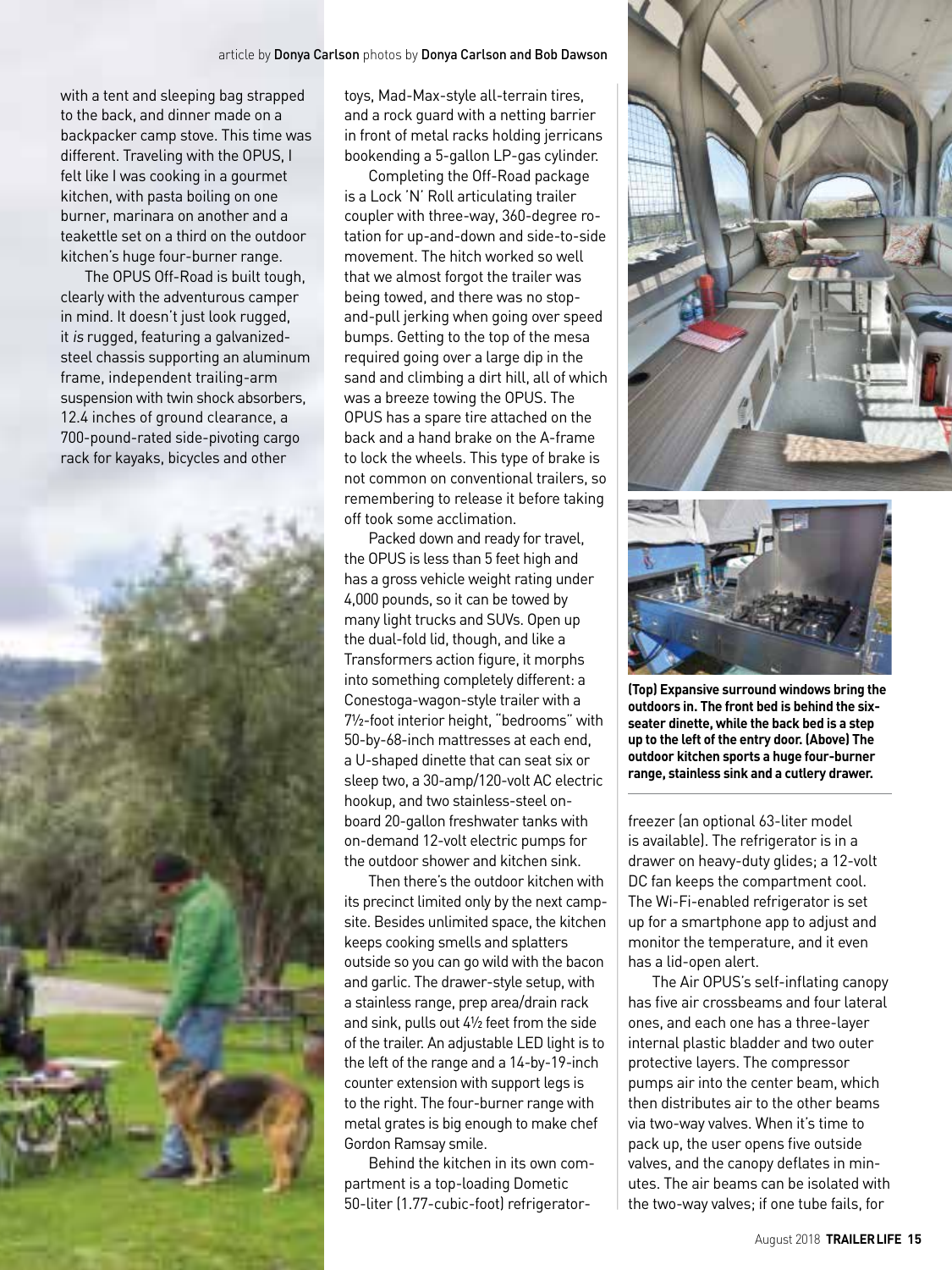

example, you can shut off the valve to that beam so the whole thing doesn't deflate.

We discovered this on our first night out when one of the valves in the air beam over the rear bed had been tampered with — our test unit had been set up at multiple RV shows, and somewhere along the way, a valve had been turned so it created a slow leak. OPUS is so confident about its product that, should there be a failure, the company will send out a new air beam overnight, which it claims can be replaced by the owner in less than 10 minutes. For us, fortunately, the issue was resolved over the phone, and we enjoyed several more camping adventures sans any problems.

When set up, the living area is covered by an arched heavyduty poly-cotton canvas that resists mildew, and there's a zipped entry door and fold-out step. While the trailer is inflating, you can work on exterior setup — such as the stabilizing jacks and kitchen, and hooking up water and LP-gas. Once the OPUS is inflated, some light assembly is required inside to put up the folding table and place the back cushions for the dinette, which piece together like a simple puzzle, as well as readying a few other things (if opted for) like the 20-liter 120-volt AC portable microwave (\$149). The bedrooms at each end are ready to go, each with its own zipped inner tent to reduce condensation, add extra insulation in cold weather and for privacy. We preferred to keep the table outside, where it was more useful for us, plus we liked having the extra floor space inside.

Airflow and interior brightness can be customized via multiple windows in the living area, bed-ends and overhead. Each window has two layers  $-$  screen and heavy plastic  $-$  so



you can let in sunlight, for instance, without letting in cold air. Additionally, the entire kitchen-side wall can be opened up — OPUS' version of a French door. An optional Inflating Tent Full Awning (\$1,995) with air beams can be attached, which is basically an add-on room.

The large windows overhead, or skylights, are topped with an exterior removable Tropical Roof that blocks direct sunlight. If you want to leave the Tropical Roof off, that's best decided before inflating the OPUS, or it would have to be semi-deflated to reach the buckled attachments or require the use of a ladder. With the Tropical Roof in place and the skylights open, air can pass through under it, creating airflow from the top (presuming there's a breeze), which I could feel while lying in bed. With the roof off, you're privy to spectacular stargazing with the four skylights, depending on where you're



**The Air OPUS Off-Road is built for serious off-the-beaten-path camping with its independent trailing-arm suspension and twin shock absorbers (far left) and Lock 'N' Roll articulating coupler with three-way movement (left). (Below) Next stop: Southern California's Zuma Beach for some standup paddleboarding. The sidepivoting cargo rack is rated for 700 pounds and lifts easily out of the way when setting up the OPUS.**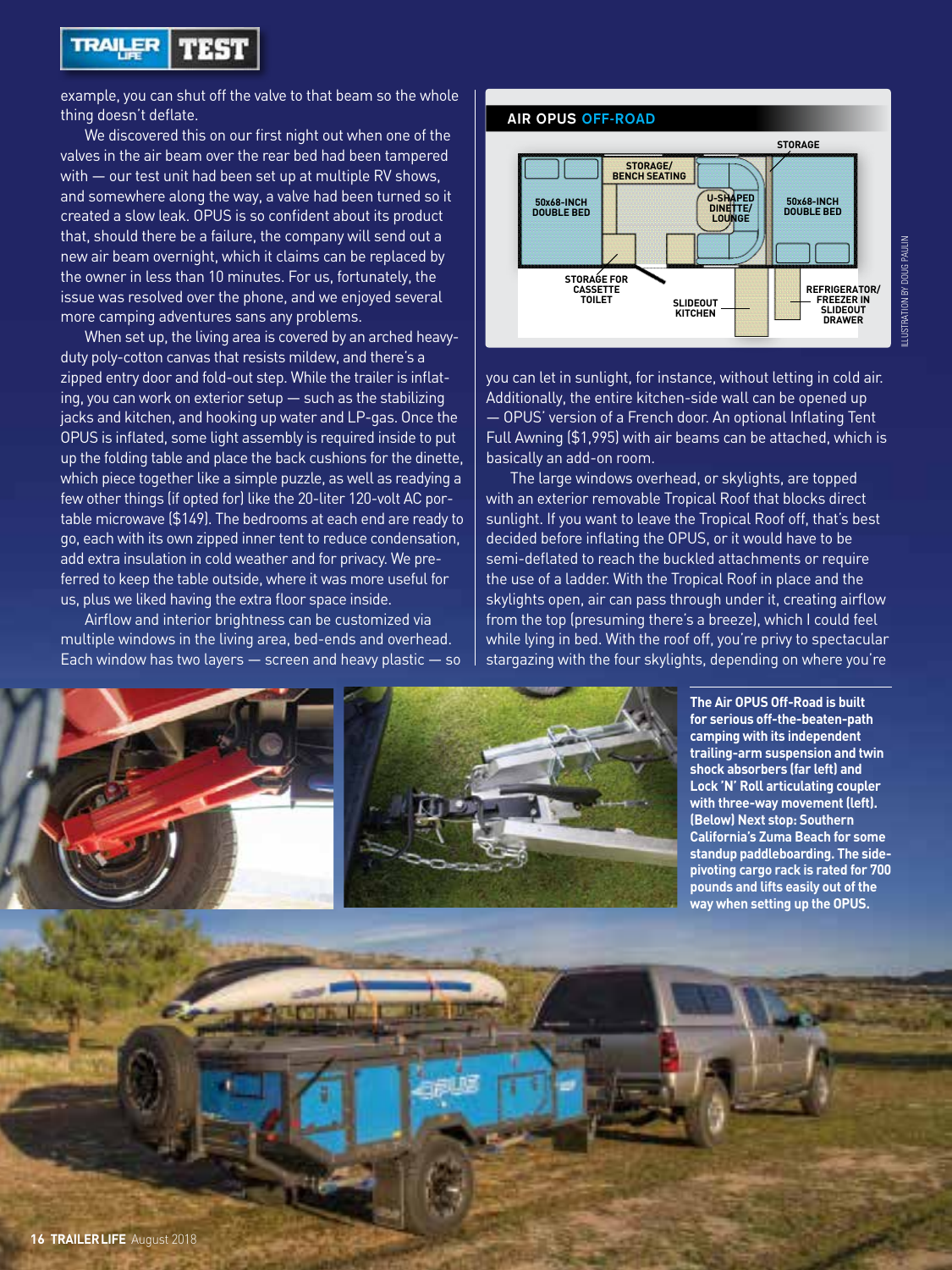To access the front bed, you have to step onto and over those lovely creamcolored dinette cushions. Parallel to the front bed and running the entire length is a convenient storage bin with a cupholder and a GFCI-protected 120-volt AC outlet. You can spring for an optional two-cushion extension to make the front double bed into a king (\$299).

Three LED lights are set at floor level (one by the entry) and have dimmer switches. Overhead, just outside the bedrooms, are LED light strips on the ceiling with free-hanging on/off switches by the beds. While lying in bed, we needed more light for nighttime reading, so we brought along a lightweight clamp-on light.

The OPUS has two 12-volt, 100 amp-hour-rated batteries that the company claims can last four or five days for off-grid power. There's also an onboard battery charger. During a three-day outing without hookups, we had enough power to run the accessories and the

#### **SPECIFICATIONS**

#### **AIR OPUS OFF-ROAD**

| camped. And the large windows at each      |                                                                                       | iiiiiiiii i n<br><b>THE LIBRARY PROPERTY</b> |
|--------------------------------------------|---------------------------------------------------------------------------------------|----------------------------------------------|
| end of the beds supply spectacular         | <b>AIR OPUS OFF-ROAD</b>                                                              |                                              |
| views of the night - and day - sky.        | Exterior Length (closed) 18' 4" with spare                                            | 17TH-ANNUAL CHARITY                          |
| Inside, there's a simplicity to the liv-   | 21'4"<br><b>Exterior Length (open)</b>                                                | <b>RAFF</b>                                  |
| ing area, featuring vinyl flooring (with   | 6' 43/4"<br>Exterior Width (closed)                                                   |                                              |
| a metal base) and white particle-board     | 4' 9"<br><b>Exterior Height (closed)</b>                                              |                                              |
| benches with plentiful storage that dou-   | $6^{\circ}$<br><b>Interior Width (main body)</b>                                      |                                              |
| ble as seating and places to set things.   | 7'6''<br><b>Interior Height</b>                                                       |                                              |
| To the left of the entry door is storage   | Construction Steel chassis and aluminum<br>frame; waterproof and mildew-resistant     |                                              |
| where the optional cassette toilet (\$199) | poly-cotton canvas; water-tight and dust-<br>proof flanged seal when closed down;     |                                              |
| can be housed. Cream-colored leather-      | waterproof 10-ply floor                                                               |                                              |
| ette cushions with red piping make up      | Freshwater Cap.<br>40 gal.                                                            |                                              |
| the spacious U-shaped dinette (called      | Black-/Gray-Water Cap.<br>Optional<br>6-gal. containers                               |                                              |
| a club lounge by OPUS), which can seat     | LP-gas Cap.<br>$5$ gal.                                                               |                                              |
| six adults. Two of us could stretch out    | <b>Water Heater</b><br>Portable tankless                                              |                                              |
| lounge-style on comfortable cushions       | Refrigerator<br>Dometic 2-way portable                                                |                                              |
| that offer good back support. Several of   | refrigerator-freezer                                                                  | <b>A New Winnebago Forza</b>                 |
| the benches that make up the dinette       | 16,000 Btu<br><b>Furnace</b>                                                          | Motorhome or                                 |
| can be accessed from the top or the side   | Battery (2)<br>12-volt                                                                | a Quarter of                                 |
| to get to the storage.                     | <b>On-Board Battery Charger</b><br>Marine,<br>2-Bank 8A                               |                                              |
| Side rails are built into two benches      | LT235/75R15<br><b>Tires</b>                                                           | <b>Million</b>                               |
| to brace the table during travel and       | Suspension<br>Independent torsion with                                                |                                              |
| to convert the dinette into a third bed.   | dual shock absorbers                                                                  |                                              |
| I found the dinette's cushions to be       | Weight (freshwater and LP-gas full,<br>portable shower on board) 3,46<br>$3,460$ lbs. | <b>Dollars</b>                               |
| more supportive than the ones on the       | <b>Hitch Weight</b><br>310 lbs.                                                       |                                              |
| double beds, which were made of high-      | GVWR<br>3,970 lbs.                                                                    | in Cash                                      |
| density foam; a memory-foam-mattress       | <b>GAWR</b><br>3,500 lbs.                                                             |                                              |
| upgrade is an option (\$750). For con-     | 510 lbs.<br>Cargo Carrying Cap.                                                       |                                              |
| venience, mesh hanging pockets are         | MSRP, Base<br>\$24,499                                                                |                                              |
| provided that are large enough to keep     | MSRP, As Tested<br>\$26,799                                                           | Tickets Only \$100.00                        |
| water bottles, an iPad and magazines.      | <b>Basic Warranty</b><br>Two years                                                    | $M = \ldots$ Then $\pi$ noo Tiebers Mill     |

Purple Line/Opus

415-802-3734, www.opuscamper.com Circle 135 on Reader Service Card

16,000-Btu Atwood LP-gas furnace for several hours, which kept us toasty when temps dipped into the 40s one night. Owners need to be sure the furnace is turned off before packing down; we set a reminder on a cell phone just to be on the safe side.

When it comes to entertainment options in pop-up trailers, you'd be hardpressed to beat the OPUS' offerings. A Roadstar remote stereo with DVD/ CD/MP3/MPEG4/USB/SD card and two Sony speakers is standard. An optional Cinema Package (\$1,149) combines with the Roadstar stereo system to play movies through a 2½-hour-batterypowered AAXA Technologies P300 Neo Pico projector that's small enough to hold in your hand and attaches to a mini tripod. And — wait for it — a 60-by-70 inch screen pulls up from the base by



innovations

## a Quarter of Millio Dollar in Cash A New Winnebago Forza F Motorhome or

**Tickets Only \$100.00 Each No More Than 7,500 Tickets Will Be Sold Drawing Will Be August 31st, 2018**

All proceeds benefit Innovations Housing, a  $501(c)(3)$  nonprofit organization that works on much-needed community projects around the world. Raffle monitored by Jessica Tegerstrand, CPA of Redding, CA. State of California, Department of Justice Raffle Registration Number R-173. Must be over 18 to enter. Void where prohibited. Winner need not be present to win. Winner will take home a new 38-foot Winnebago Forza motorhome or \$250,000.00. Winner responsible for taxes, title and license.

To purchase tickets with a Visa, MasterCard, Discover or American Express call

**+1 (800) 764-8096** toll free or **+1 (530) 243-5693**. Or mail a check to Post Office Box 991846 Redding, CA 96099-1846, USA. For more information visit **www.innovationshousing.org**